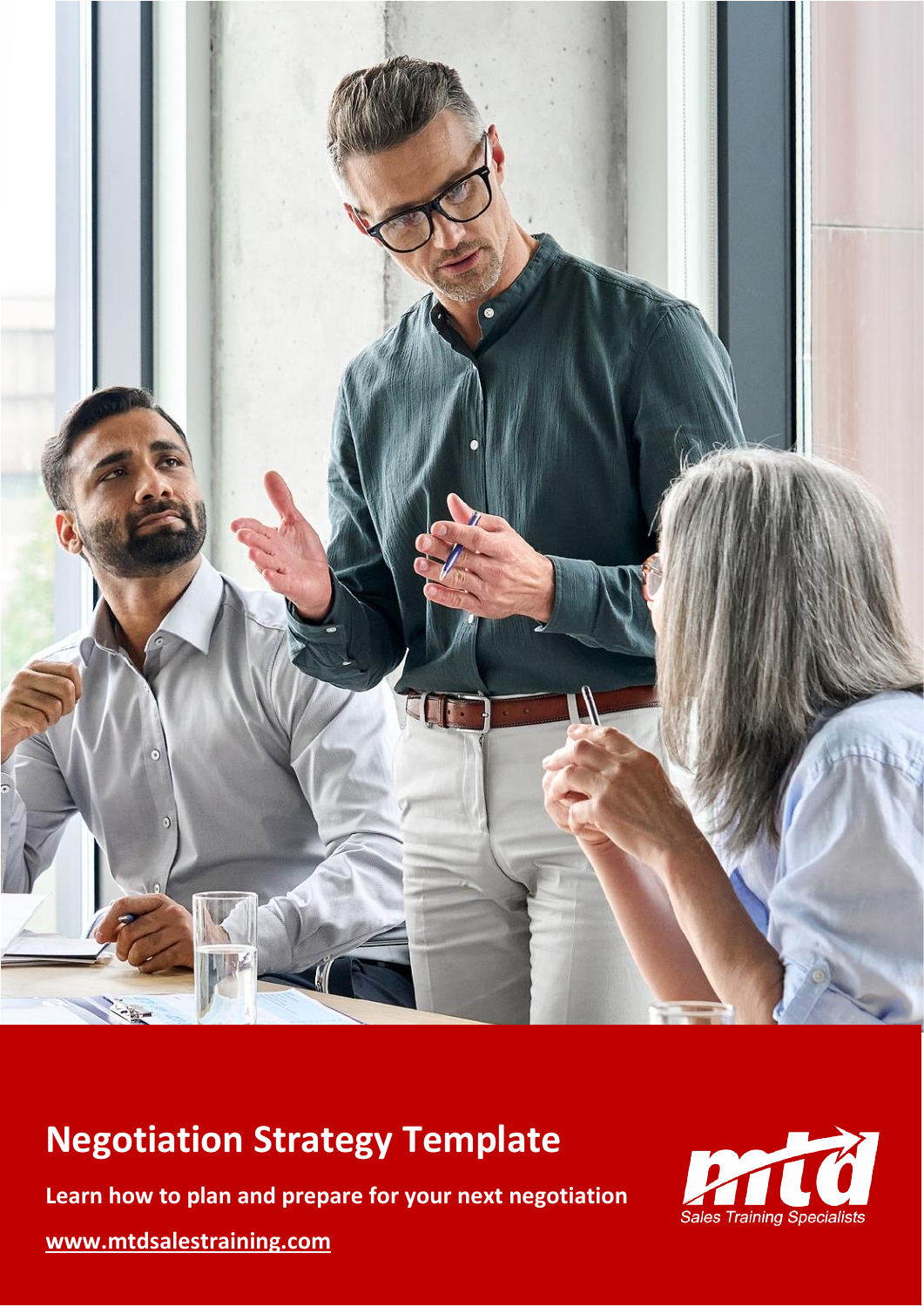

## **Negotiation Strategy Template**

In any kind of negotiation, the planning stage is probably the most important.

It's an area that we spend a lot of time on within our **[Sales Negotiation](https://www.mtdsalestraining.com/in-house-training/sales-negotiation-skills-training) Training** programmes.

Too often in sales negotiations we go in badly prepared and end up giving too many concessions that reduce the overall profitability of the final deal and give the customer unrealistic expectations for what they can achieve in future negotiations.

There is no doubt in my mind **[Why Sales Negotiation Skills Are So Important](https://www.mtdsalestraining.com/in-house-training/sales-negotiation-skills-training/why-negotiation-skills-important-how-to-improve)**.

Generally, the more time that is spent in planning and preparing for the negotiation, the more beneficial will be the outcome will be. There are **[5 Stages Of The Negotiation](https://www.mtdsalestraining.com/in-house-training/sales-negotiation-skills-training/the-5-stages-of-the-negotiation-process.html)  [Process](https://www.mtdsalestraining.com/in-house-training/sales-negotiation-skills-training/the-5-stages-of-the-negotiation-process.html)** but we're going to focus on just one, planning.

There are **5 key issues to consider** when preparing for a negotiation:

- 1. What are my objectives?
- 2. What information will influence the outcome of the negotiation?
- 3. What concessions have I got to trade with. What is the cost and value of each concession?
- 4. What is the most appropriate strategy for this negotiation? What is my plan of action?
- 5. What tasks will you and other members of your team be responsible for in the negotiation?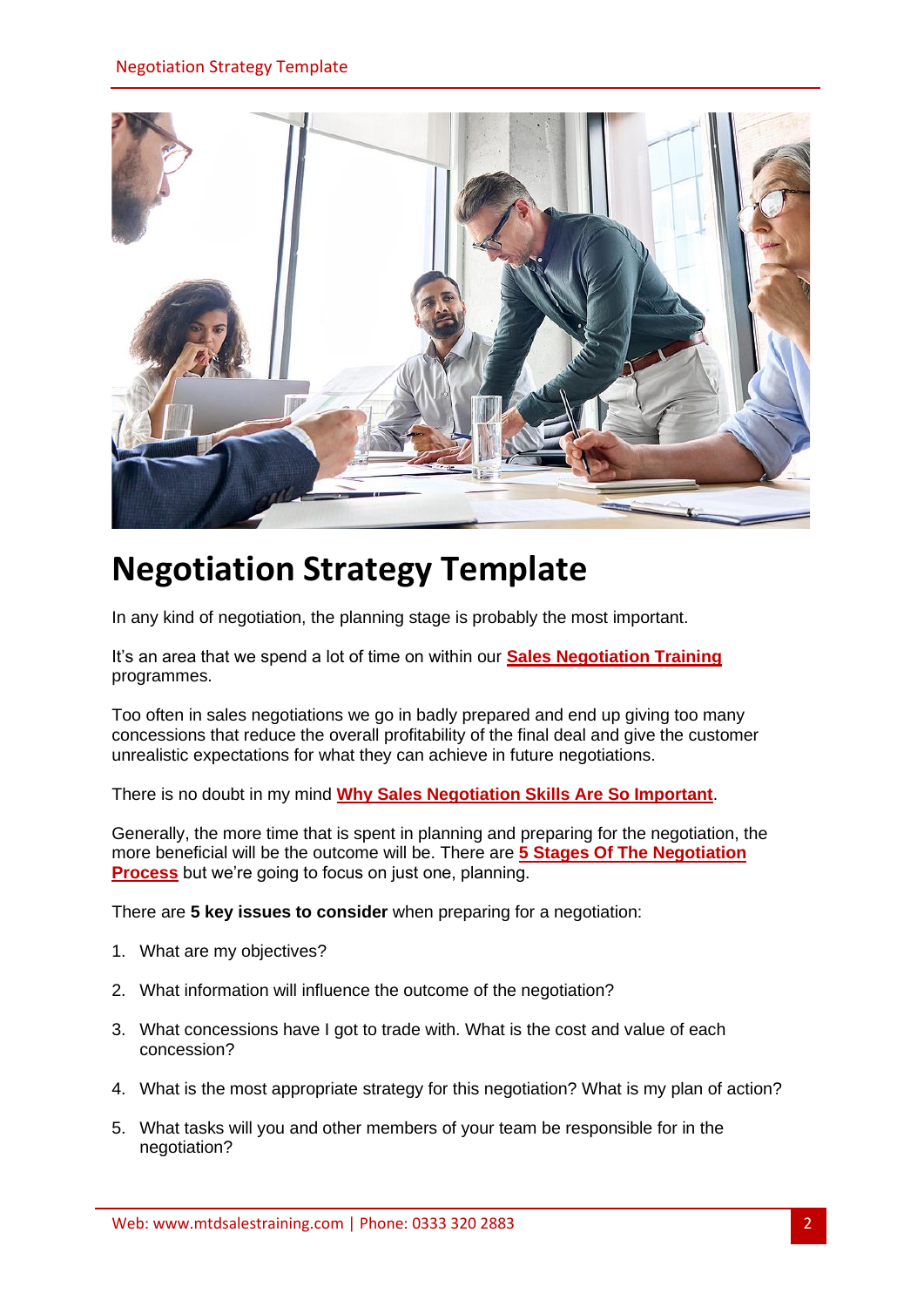

### **What Are Your Negotiation Objectives?**

Before entering the negotiation, you need to have a clear idea of your objectives and those of the other side.

You need to begin with the end in mind so all your actions and strategy can be built around that.

#### **Ask yourself the following questions:**

- 1. What exactly do I wish to achieve from this negotiation?
- 2. In this negotiation:
	- a. What is my best outcome?
	- b. What other outcomes may be acceptable?
	- c. What is my worst acceptable outcome?
- 3. What options or alternatives would be acceptable to me?
- 4. What are the other sides' objectives?
- 5. 5.What options or alternatives might be acceptable to them?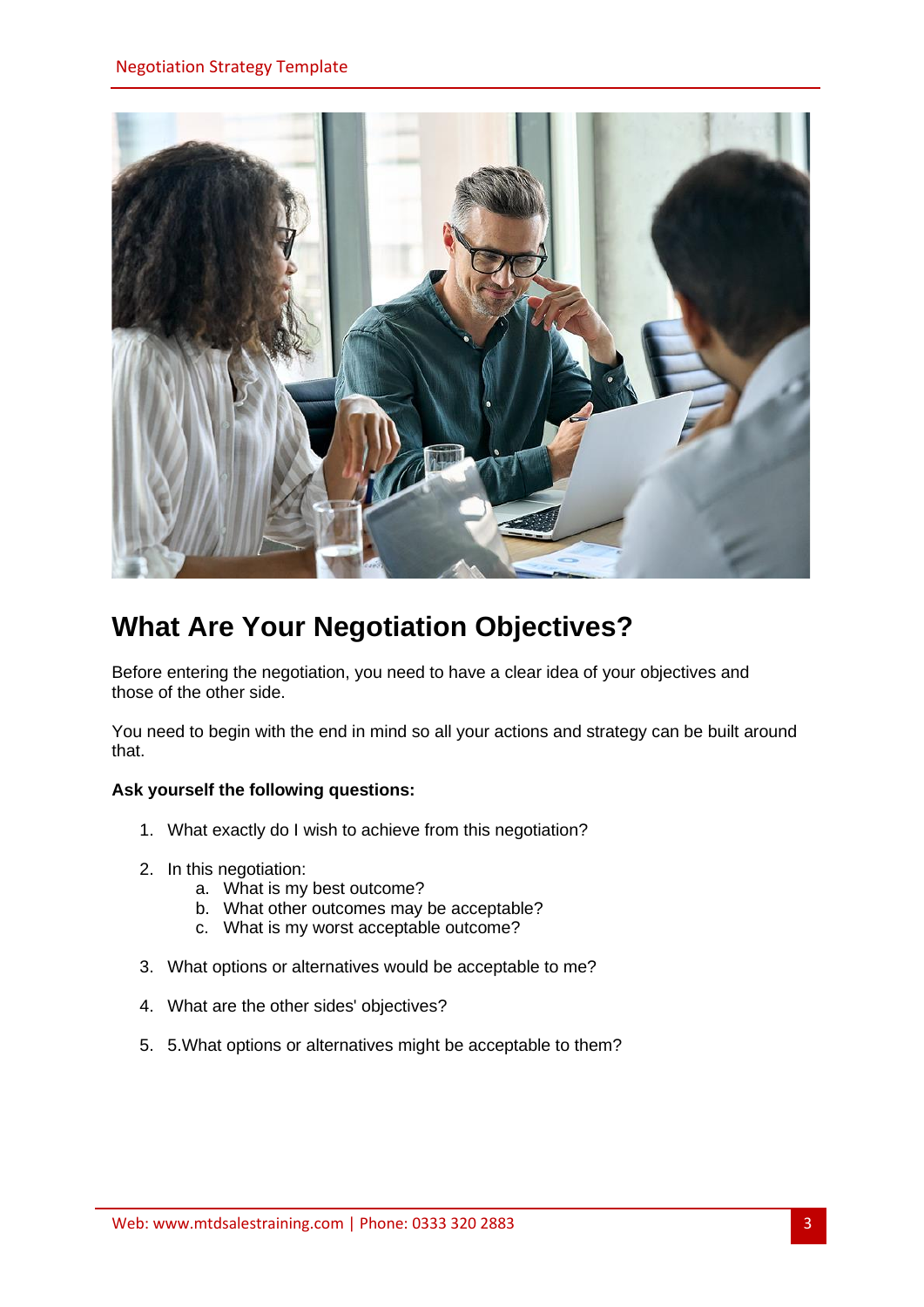

### **What Information You Need For The Negotiation**

It has often been said that information is power. In any negotiation, there will be **5 types of information** that will influence the outcome.

- 1. What information do I have that the other side has also?
- 2. What information do I have that the other side does not have?
- 3. What information do I need to find out before negotiating with the other side?
- 4. What information does the other side need before it can negotiate with me?
- 5. What information am I prepared to reveal to the other side?

#### **What Concessions Do You Have To Play With?**

When preparing for negotiations, ask yourself the following questions:

- 1. What concessions are available to me other than price?
- 2. What is the cost of each possible concession?
- 3. How much value does the other side place on each concession?
- 4. What is non-negotiable in this negotiation?
- 5. What is the limit of my authority?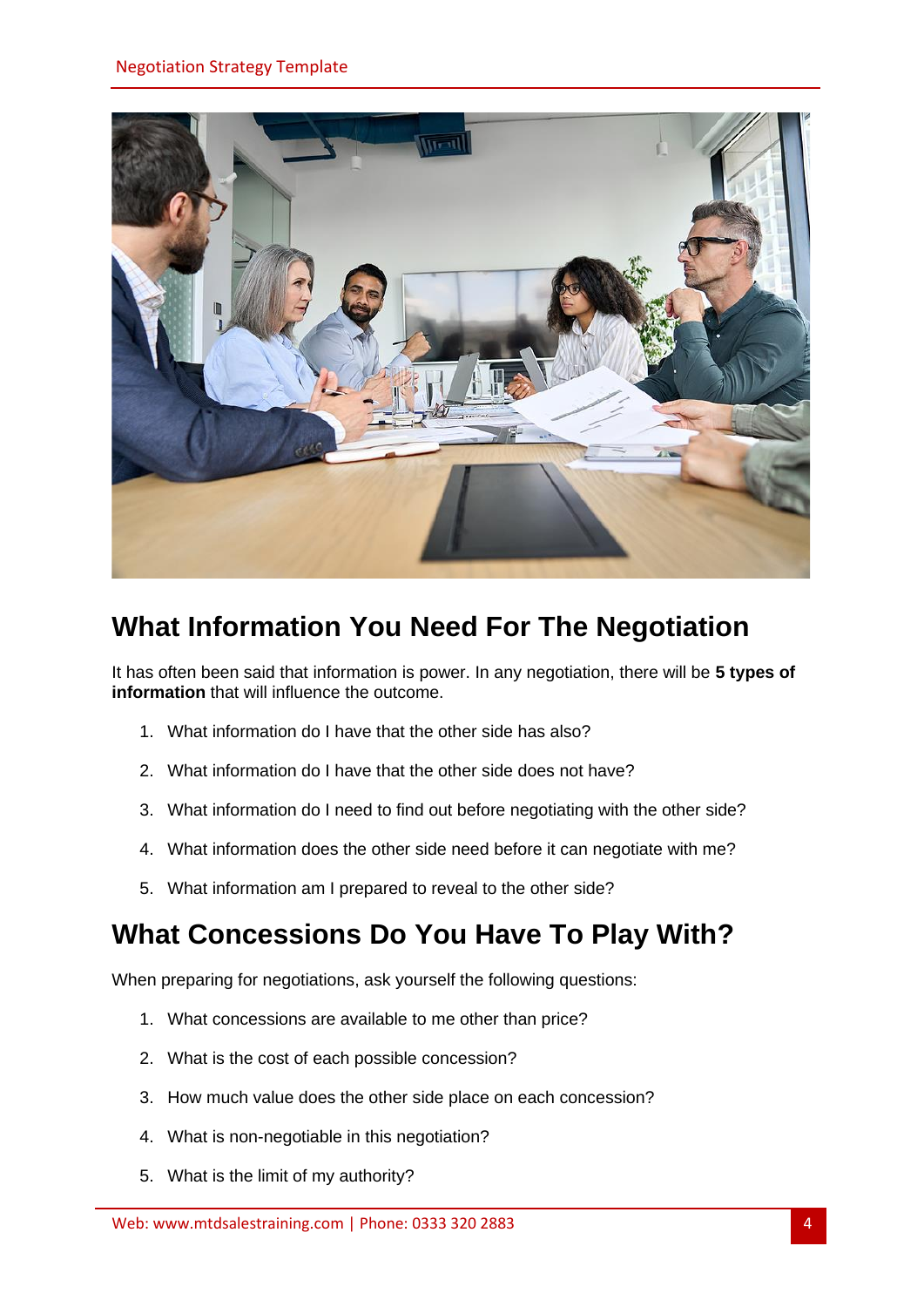

### **What Negotiation Strategy Should You Take?**

Ask yourself the following questions:

- 1. How am I going to achieve my objectives in this negotiation? What is my plan of action?
- 2. What is the strategy of the other side likely to be? How do I expect them to behave?
- 3. What tactics should I use within the negotiation?
- 4. What tactics are the other side likely to use?

#### **What Tasks & Roles Are You Responsible For?**

Some teams of negotiators appoint team leaders, note takers, observers, and specialists, each with their own clearly defined authority and roles to perform. Having a clear understanding of roles within the negotiation will make the team approach much more effective.

If you go into negotiation with a colleague or colleagues, you need to decide during the preparation phase:

- 1. What role will each team member take in the negotiation?
- 2. How can we work together in the most effective way?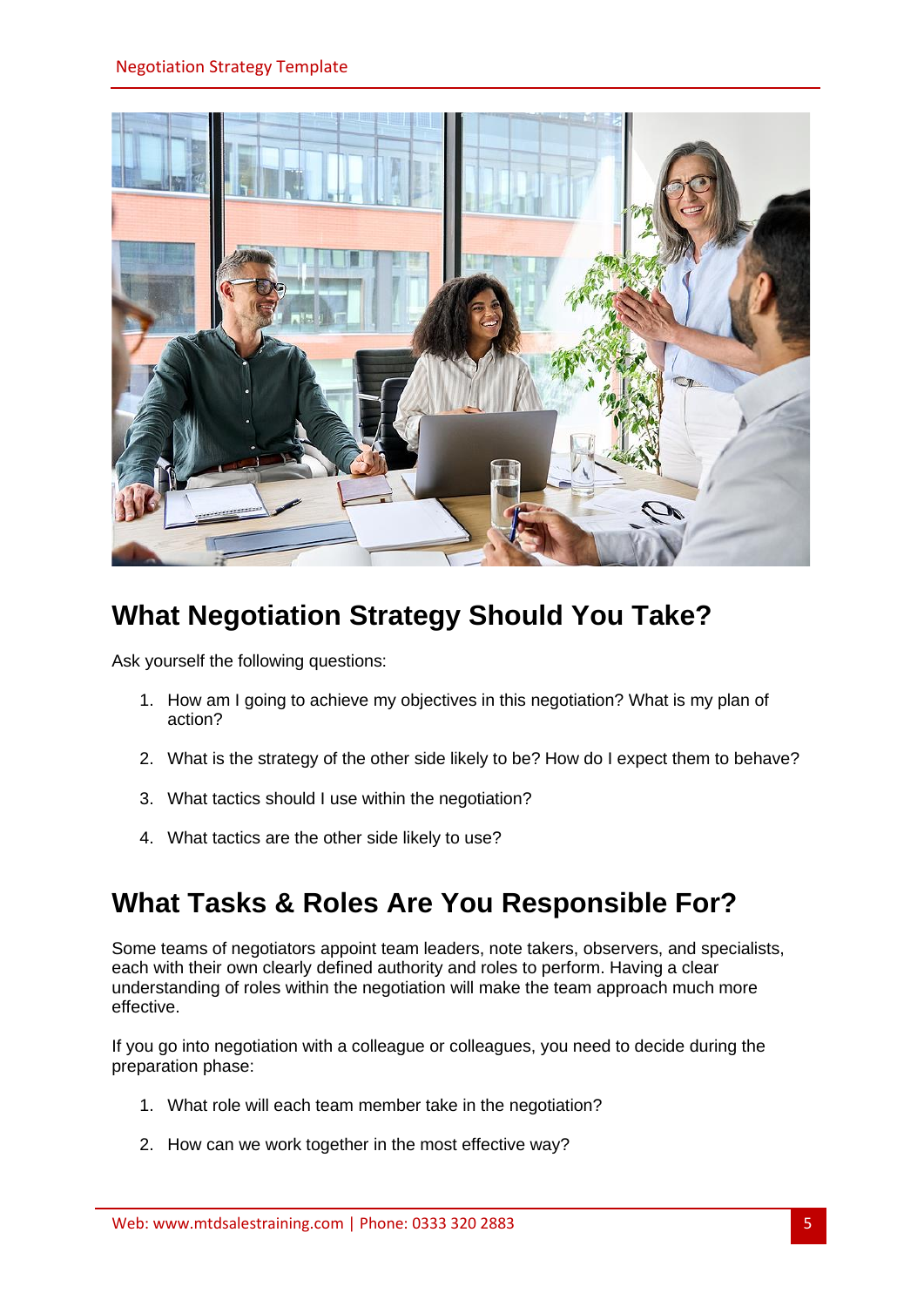

### **What To Do Before The Negotiation**

- 1. Do your research. Look at their website and any information you have on the other side and the outcomes of previous negotiations
- 2. Speak with your manager. Make sure they are involved in the planning process and that you have their full support
- 3. Have a pre-negotiation meeting with the client, if possible, to find out information on:
	- The people on their side with whom you will be negotiating
	- Their organisation: issues happening in their business that will influence the outcome
	- Their decision-making process: who is involved, how they will decide and what timescales they are working to?
	- Current supplier, or suppliers with whom they currently do business
	- Competition: others who may have been invited to quote for the business
	- Problems that they are looking to solve because of the negotiation
	- Their needs. What are they looking for from the company that is successful in the negotiation? What are their main needs, price, service, product features?
	- Financial issues such as budgets, discounts, and payment terms
	- Make a list of information you will need to find out during the negotiation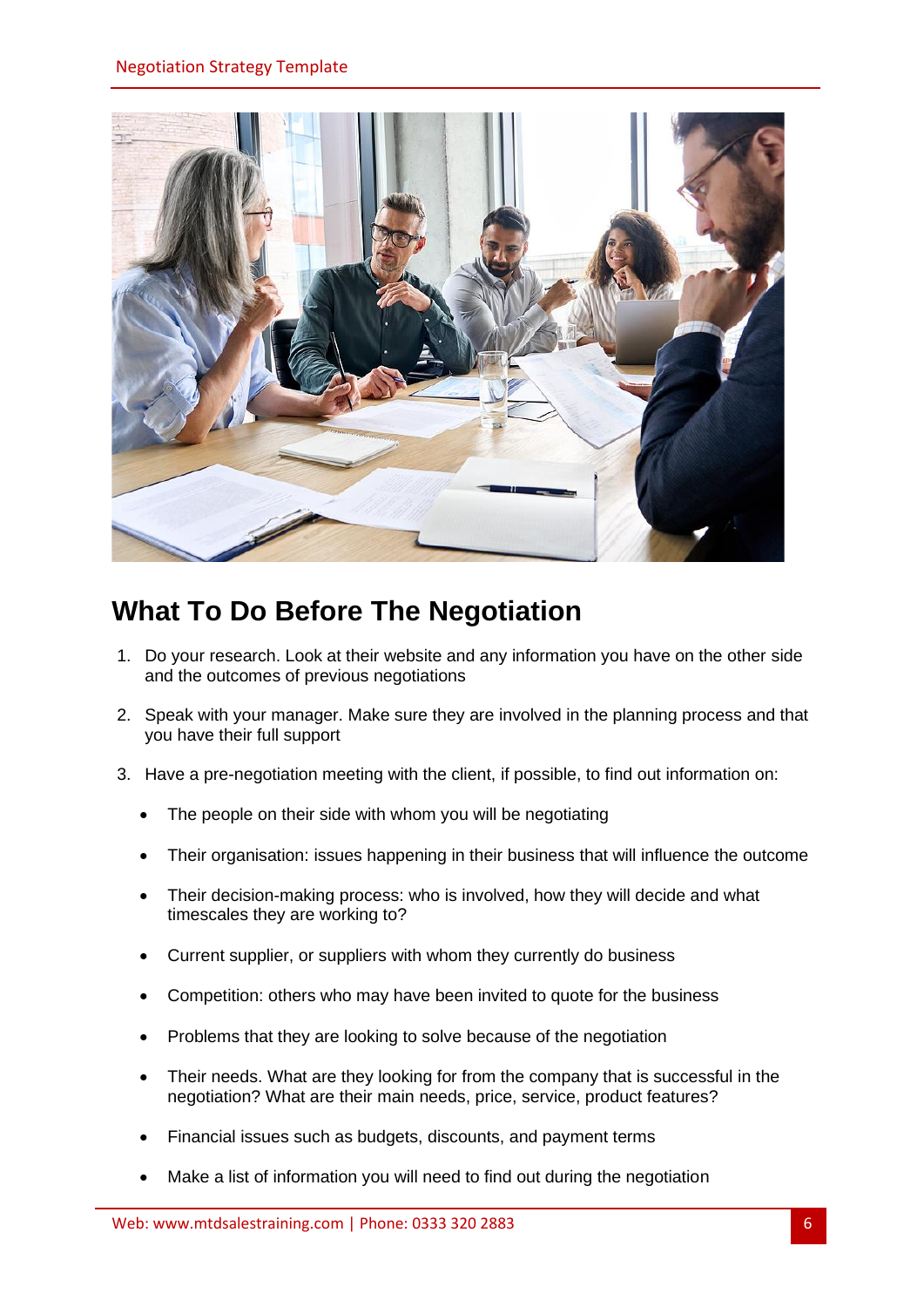• Practise the negotiation with colleagues

The more preparation you do the better the outcome will be.

My **most important tips** to any negotiators are:

1. **Try to be confident.** Look and feel as confident as possible. Remember, they have as much to gain as you from reaching agreement

2. **Take your time.** Most salespeople negotiate too quickly and give concessions too easily. Slow down

3. **Calculate the cost of concessions**. Don't agree a concession until you understand the cost of agreeing to it

4.**Adopt a low-key approach.** Try not to look too eager

5. **Keep things in perspective.** Work hard at improving your negotiation skills.

#### **Negotiating & Discounting – Be Okay With "No"**

Just before penning this guide, we heard from one of our negotiation skills trainers. She was running some **[Sales Training](https://www.mtdsalestraining.com/)** and one person in the group raised an interesting issue about one of their clients.

They had been negotiating for a large contract, where they had been dealing with people at different levels; technical, financial, production, customer support etc.

The contract was virtually assured; however, another stakeholder had got involved at the last minute and was demanding a 15% discount.

Here was the dilemma that the salesperson posed.

*If we give the discount, then a large chunk of profit disappears for no good reason. If we say no, this might have a negative influence in future dealings with this company.* 

*Their sales manager had their input too with, "I don't want to upset the buyer"* 

This is a dilemma regularly faced by salespeople.

Here's our take on this. Remember, we didn't know all the facts so was going in blind, but our overall message is the same.

#### **We would be inclined to say no.**

This is an unreasonable demand since the decision to purchase had already been made before this "last minute dot com stakeholder" appeared!

Also, if you agree this time, it will be expected next time, and the percentage will probably be higher.

Here are some **random key points** which we feel can help you in your negotiations like this: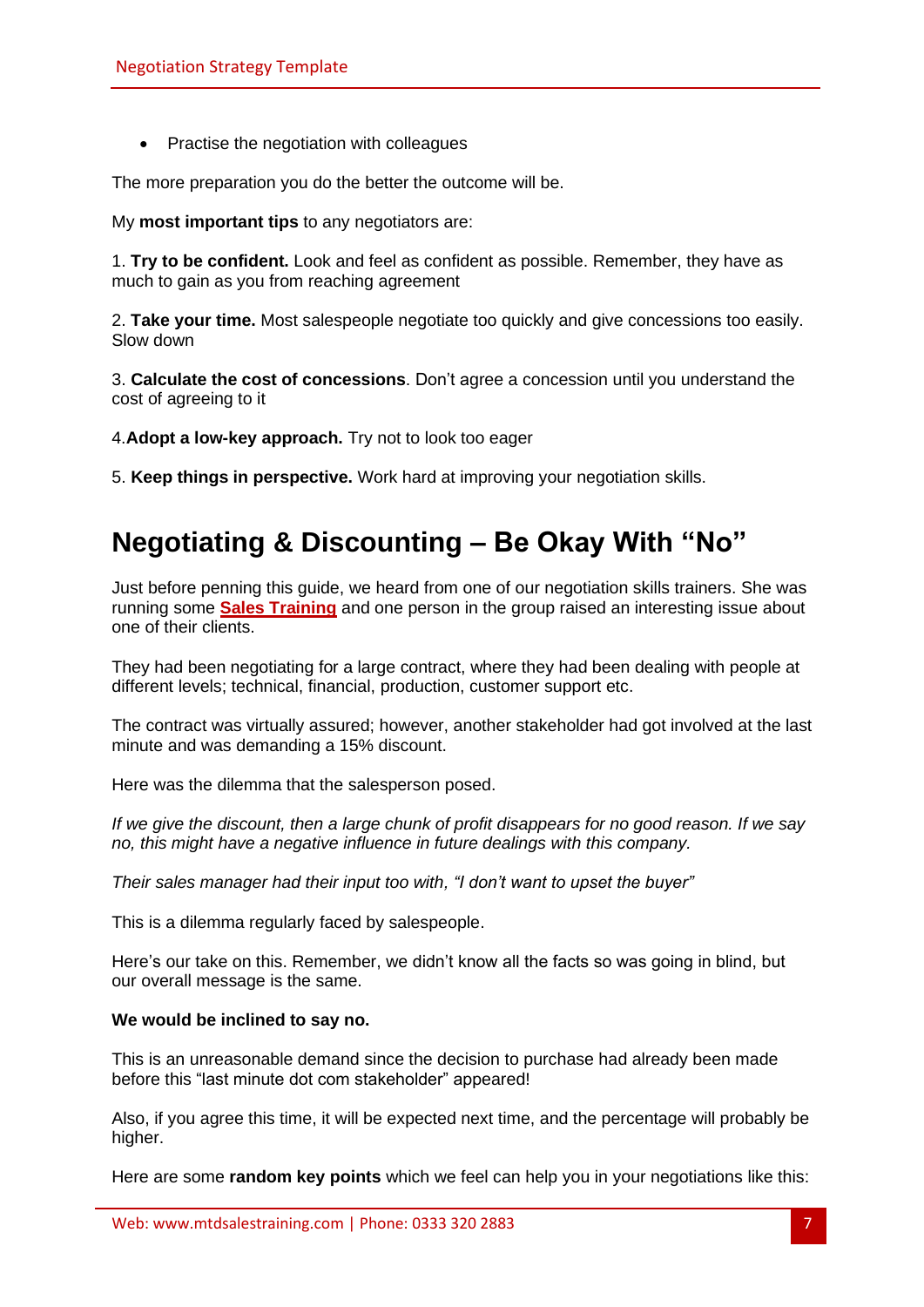1. **Learn how to say no.** The buyer has a responsibility to negotiate the best deal possible, but our responsibility is to work on behalf of the people who employ us to defend our revenue and profits

2. **Look for alternatives to discounts.** There may be other concessions we can discuss; extended warranties, subsidised training, more favourable payment terms, added service etc. which may make the deal more acceptable without adding significant costs

3. **Don't be too generous.** Negotiation is a process of bargaining by which agreement is reached between 2 or more parties. That means we must trade, rather than give away concessions. Work out the cost implications of concessions before you agree them.

4. **Look serious when you negotiate.** That 15% was on a £3 million contract. This represented a loss of £450,000 in revenue. When you are faced with such an unreasonable demand you should respond appropriately. This is not a good situation.

5. **Avoid automatically putting yourself on the side of the customer**. How many salespeople in this situation have we said to the customer "Don't worry, leave it with me and I'll see what I can do" and then gone back to their manager and said "If we don't agree we may lose the business"

6. **This is bad selling and bad negotiating**. It is creating all sorts of problems for the future



"Heck of a way to start the negotiation."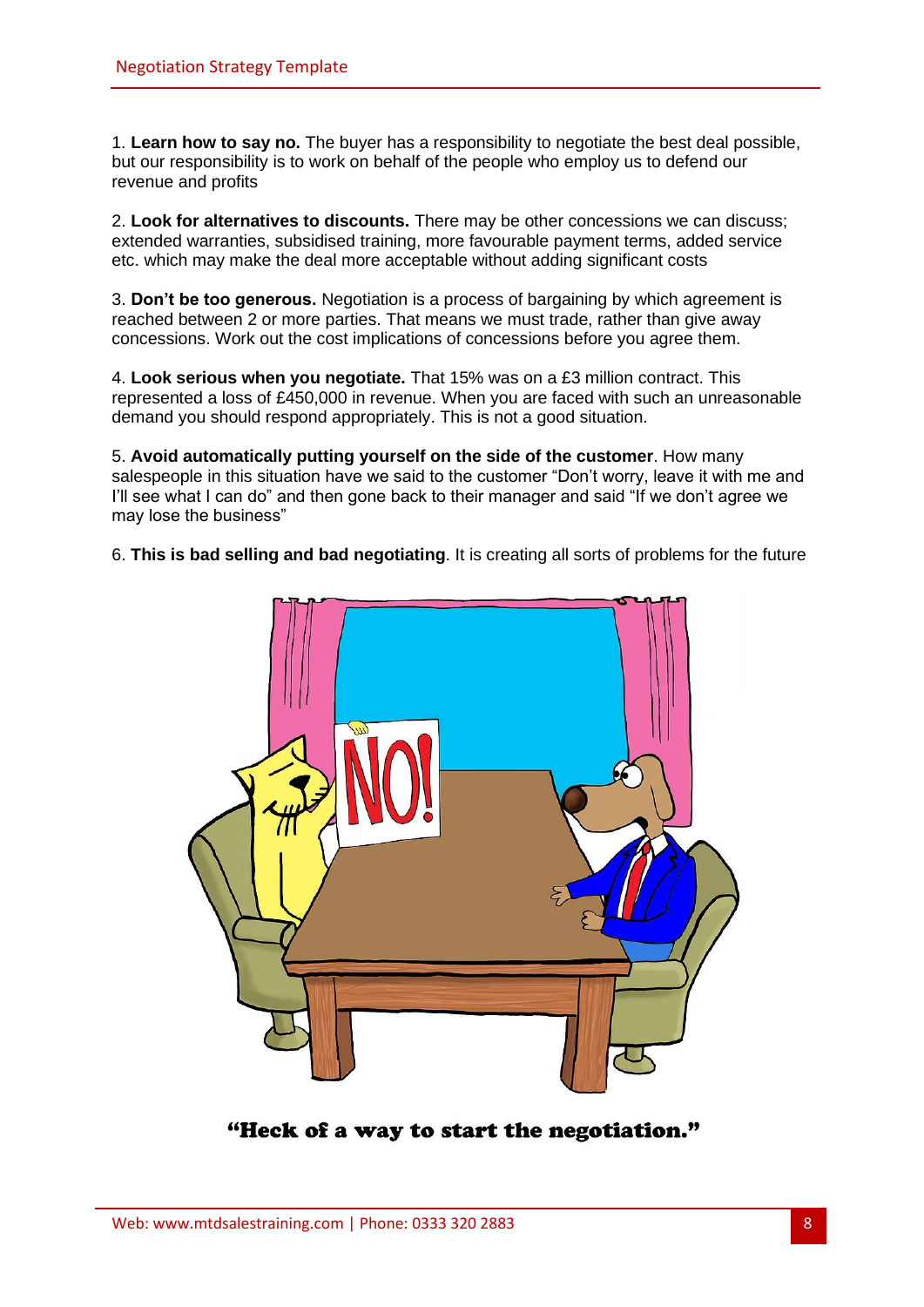#### **Improving Your Negotiation Skills**

In any negotiation, you need to set yourself **LIMITS.** These are **(L)** things you'd LIKE to achieve. Things you **(I)** INTEND to achieve and **(M)** levels you MUST not go beyond. Then **ITS** a deal!

Think of a time coming up where you need to negotiate. If you do not negotiate during your selling think of a personal circumstance like buying or selling a car or a house. Prepare for the negotiation by answering the following:

| What are the things you'd LIKE to achieve in the negotiation? |  |
|---------------------------------------------------------------|--|
|---------------------------------------------------------------|--|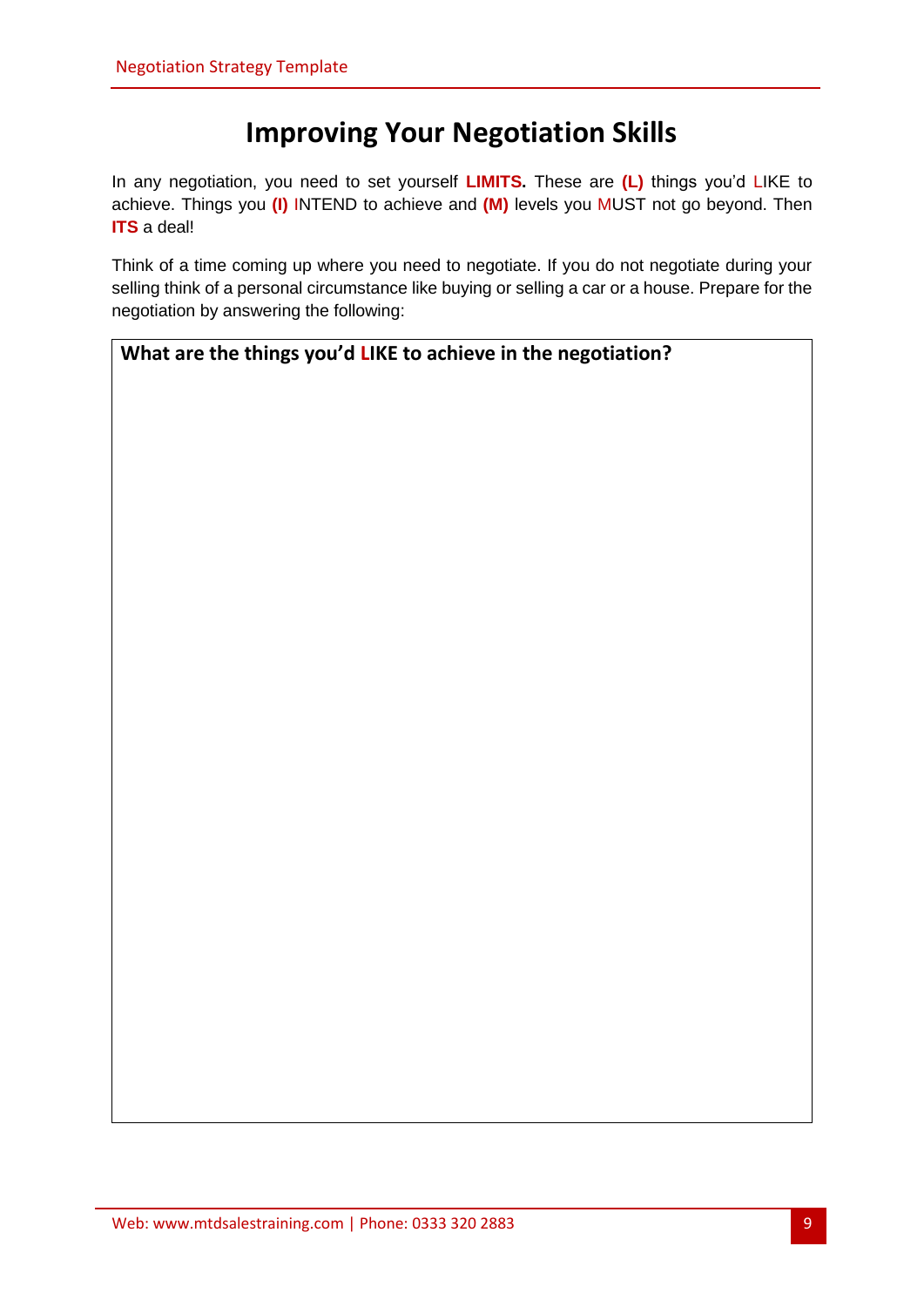**What are the things you (I) INTEND to achieve?**